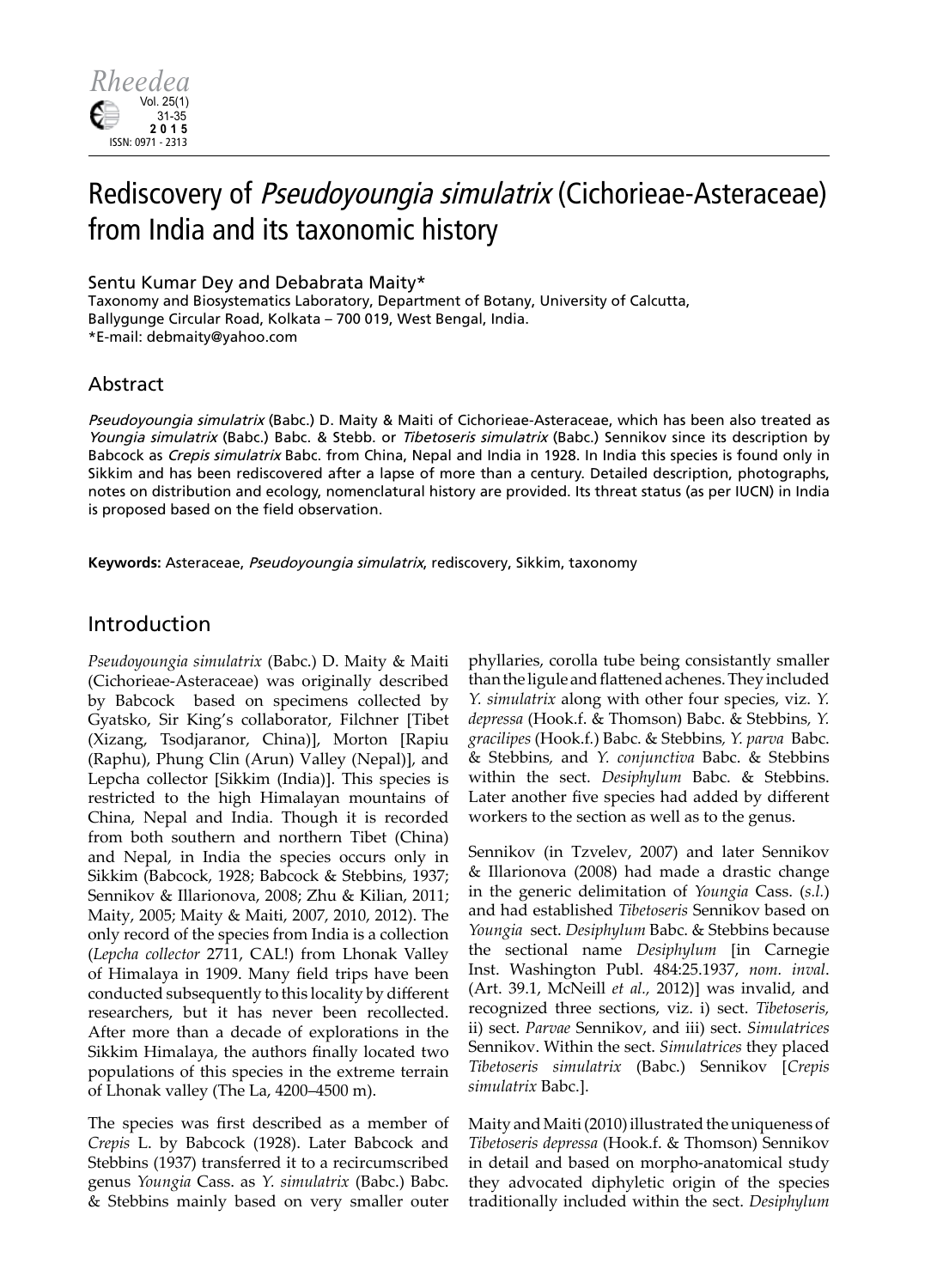(*nom. inval.*) or genus *Tibetoseris*; one lineage comprising only *Tibetoseris depressa* and other lineage includes rest of the species. Based on this concept they proposed *Tibetoseris* to be monotypic and established a new genus *Pseudoyoungia* D. Maity & Maiti to accommodate rest of the species of the group. Simultaneously Maity and Maiti (2010) included a new variety under the *Tibetoseris depressa* as *T. depressa* var. *pseudoumbrella* (D. Maity & Maiti) D. Maity & Maiti*.* In the same year Maity (2010, 2010a) also added another unique species *Tibetoseris gaurii* (D. Maity) D. Maity (=*Tibetoseris depressa* subsp. *gaurii* D. Maity) to the genus.

The genus *Pseudoyoungia* is divided into two sections, viz. sect. *Pseudoyoungia,* and sect. *Simulatrices* (Sennikov) D. Maity & Maiti (Maity & Maiti, 2010). *P. simulatrix* (Babc.) D. Maity & Maiti was included under the later section followed by Sennikov and Illarionova (2008).

The diphyletic theory of Maity and Maiti (2010) of *Tibetoseris* (*sensu* Sennikov, 2007) has been supported by Zhu and Kilian (2011), based on (unpublished) molecular data. However, they transferred *Tibetoseris depressa* to the genus *Soroseris*  Stebbins as *S. depressa* (Hook.f. & Thomson) J. W. Zhang, N. Kilian & H. Sun and reinstated all other species either to *Youngia* or to *Crepis.* Their circumscription is largely based on the molecular phylogenetic analysis rather than morphology or anatomy as traditionally and reasonably done particularly at lower hierarchial level (species or infraspecific level).

The present circumscription of the genus follows the concepts of Sennikov (in Tzvelev, 2007), Sennikov and Illarionova (2008) and Maity and Maiti (2010).

**Pseudoyoungia simulatrix** (Babc.) D. Maity & Maiti, Compositae Newslett. 48:31. 2010; Maity in Pleione 6(1):33.2012. *Crepis simulatrix* Babc., Univ. Calif. Publ. Bot. 14: 329. 1928. *Youngia simulatrix*  (Babc.) Babc. & Stebbins, Publ. Carnegie Inst. Wash. 484: 39. 1937. *Tibetoseris simulatrix* (Babc.) Sennikov, Komarovia 5(2): 91. 2008. –TYPE: CHINA. Xizang: Southern Tibet, Ñalamla, sandy place, 4200 m, 1882, *Gyatsko s.n.* (Dr. King's collector) (G, holotype n.v.; B, CAL, GH, P, isotypes n.v.; CAL, paratype!).

*Crepis smithiana* Hand.-Mazz., Acta Horti Gothob. 12: 357. 1938.

*Type:* CHINA. **Sichuan**: Taofu (Dawo), Taining (Ngata); in ripa glareosa fluminis, 3600 m, 04.09.1934, *Harry Smith* 11746 (UPS, holotype; A, isotype n.v.).

*Taraxacum altune* D.T. Zhai & C.H. An, J. August 1 Agric. Coll. 18(3): 1. 1995.

*Type:* CHINA, **Xinjiang**: Qiemo, *Y. H. Wu* 2644 (HNWP, holotype n.v.). **Fig.1**

Tufted perennial herb, to 5(–8) cm high; caudex short, moderately thick, with old leaf bases; oblanceolate to rarely elliptic,  $0.9-6 \times 0.2-1.5$  cm, apex obtuse or acute, margin entire to sinuatedentate or denticulate or often pinnatifid, subruncinate, base attenuate into a petiole-like portion, upper surface puberulent, lower surface glabrous or hispidulous; capitula 1–10, clustered, amongst axils of rosette leaves or rare often from a short branched stalk, each with 13–20 florets; peduncles glabrous or rarely pilose; involucre cylindric,  $1.2-1.6 \times 0.3-0.5$  cm; phyllaries biseriate, dark green, abaxially glabrous, margin white scarious; outer phyllaries imbricate, ovate to lanceolate, unequal, less than  $\frac{1}{2}$  as long as inners, apex obtuse to acute; inner phyllaries 8–12, lanceolate, apex acute ventrally glabrous, spongy thickened at base at maturity; receptacle areolate, glabrous; ligule 15–17 × 2–3 mm long; teeth *c.* 1 × 0.5 mm, tip glanduliferous; tube small, 5–6.5 mm long, glabrous; anther tube yellow with green tip; style branches yellow; achenes columnar, ca. 4 mm, dark brown, slightly compressed, apex truncate, 14–15–ribbed; ribs unequal, alternately wide and narrow, strongly spiculate; pappus white, 10–11 mm, 3-seriate, persistent.

#### *Flowering & fruiting:* July – November

*Distribution:* INDIA (Sikkim); NEPAL [Rapiu (Raphu) La, Phung Clin (Arun) valley]; CHINA (Tibet, Gansu, Qinghai, Sichuan, Xizang, Xinjiang).

*Ecology:* Plants grow in open grassy mountain slopes, gravelly areas on flood plains, grassy beaches in river valleys in temperate and alpine forest. In Sikkim the species is commonly associated with species such as *Stellaria uliginosa, Astragalus* sp., *Morina nepalensis* and *Kobresia* sp*.* at an elevation of 2700–5000 m.

*Specimens examined:* INDIA, **North Sikkim**, Lhonak valley, Thi La/Tu La (The La), 4800 m, 02.11.1909, *Lepcha collector* 2711[CAL, paratype]; Lhonak valley, Muguthang to The La, 4600 m, 24.07.2014, *Dey* 21456 (CUH); Muguthang, 4400 m, 25.07.2014, *Dey* 21489 (CUH).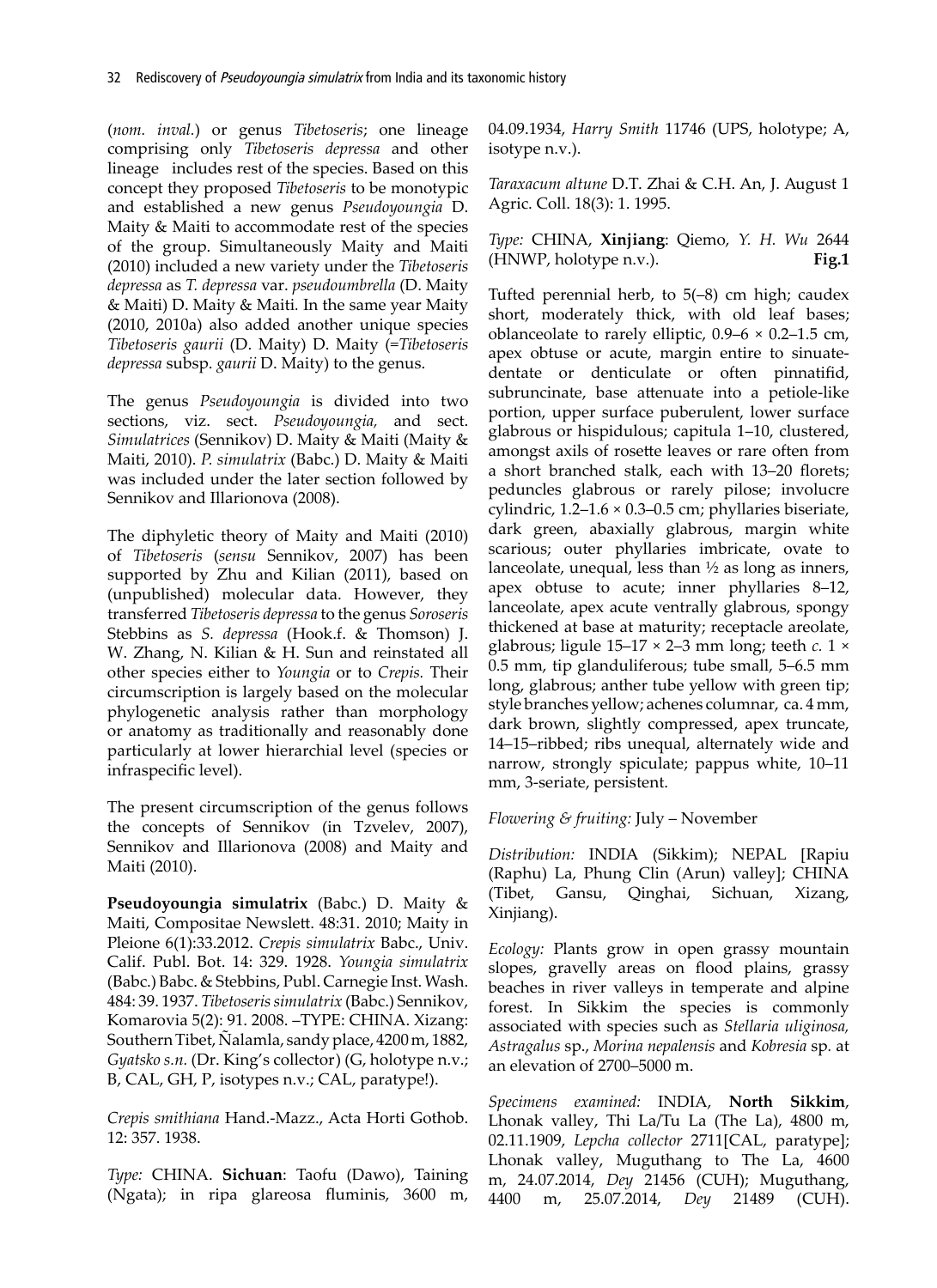

**Fig.1.** Pseudoyoungia simulatrix (Babc.) D. Maity & Maiti: **a.** Habitat; **b1 & b2.** Habit; **c.** Inner involucral bract; **d.** Floret with ovary and pappus removed; **e.** Cypsela (immature) with papus; **f1 & f2.** Mature cypsela with pappus; **g.** Mature cypsela. [a–e : from *Dey* 21456; f1–g : from *Dey* 21489; all at CUH].

*Threat status in India:* The species is very restricted in distribution to the The La area, an interior difficult terrain of Lhonak Valley.

After a detailed search around the known growing locality we could able to trace two populations, each with 8-10 individuals only. The population sizes are very small and close to each other. The AOO and EOO of the species is <10 km<sup>2</sup> and <100 km<sup>2</sup> respectively .Given this situation, we consider

the IUCN category of Critically Endangered (CR ) under B and D criteria to be appropriate (IUCN, 2012). However, research and survey should immediately be carried out in this region to determine the size and health of the population so that the criteria can be applied more scrupulously.

Fortunately the populations are within the core zone of Kanchenjunga Biosphere Reserve and in very interior part of the valley.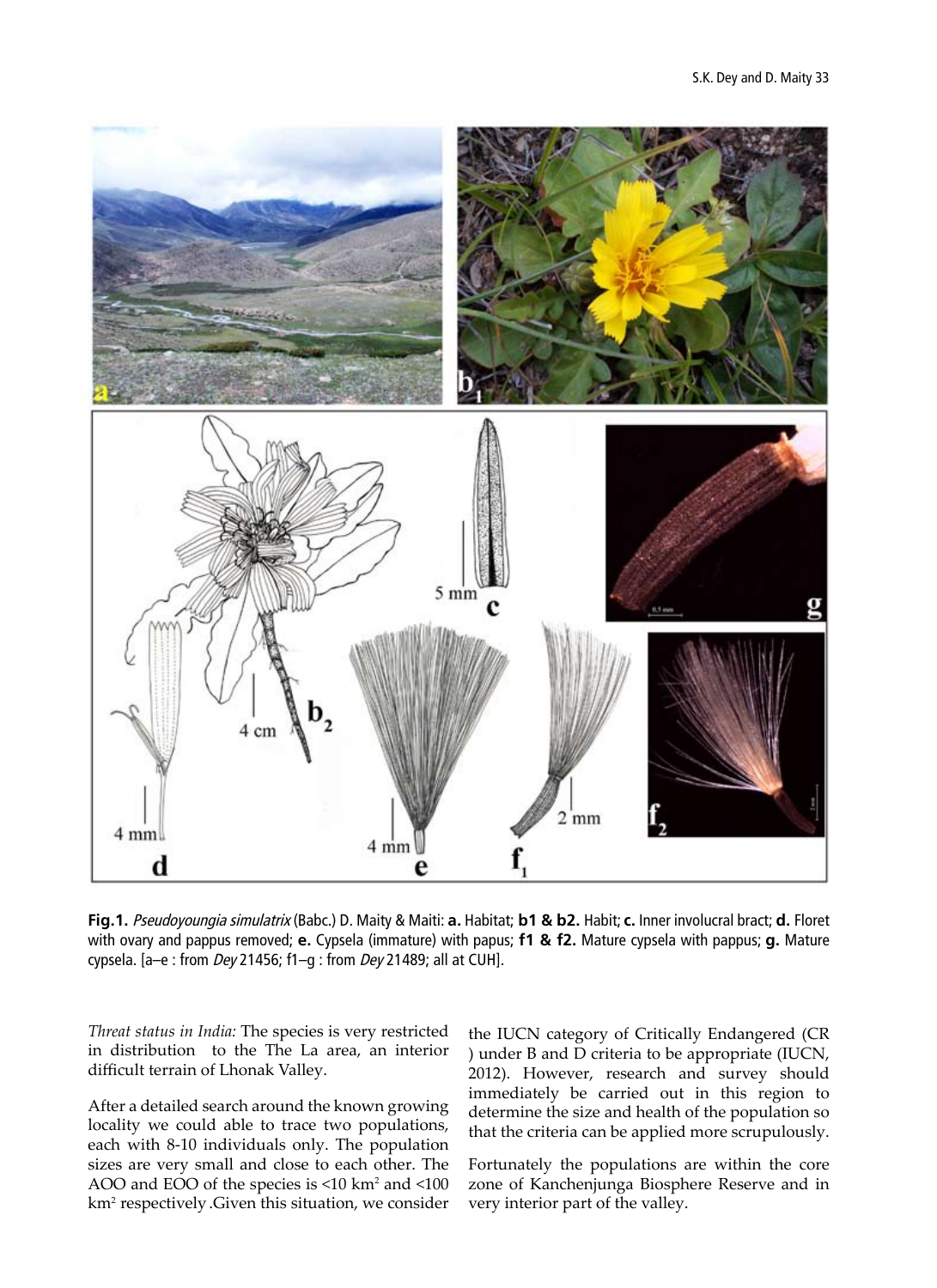There are no such major man-made threats to this region and thus it is expected to survive this species in its natural habitat.

#### **Discussion**

At the present era biodiversity is in threat. Species becomes extinct every day. At present about 35 Hotspots are recognized throughout the world. Most of the megadiversity centers are concentrated in the third world countries and due to lack of awareness among people these diversity gradually reduces day by day at an alarming rate. India, a megadiversity center, also has four Hotspots. Due to huge anthropogenic activities habitat of different species shrinks and ultimately species becomes extinct.

The Himalaya, one of the Hotspots regions of the world harbors about 3160 endemic plants besides thousands other RET species. In recent years several species [e.g. *Listera alternifolia* – a critically endangered (CR) and Sikkim Himalayan endemic] could not traced in their natural habitat (Maity, 2005; Maity & Maiti, 2007).

*P. simulatrix* has not yet been assessed throughout its distributional range [India, Tibet (China) and Nepal] for the IUCN Red List till date (http://www. iucnredlist.org/search; searched on 22.06.2014). This species found to grow only in Sikkim in India. The earliest and probably the only documented record in India is a herbarium sheet with five plants mounted on it deposited at CAL. After more than one decade of endeavor**,** finally we could locate this species in its natural habitat. But unfortunately, we did not found this species in other adjoining areas of the valley. The populations of the species are within the jurisdiction of the Kanchenjunga Biosphere Reserve (core zone), therefore, they are quite protected and hopefully will survive.

## Acknowledgements

We are thankful to the Science & Engineering Research Board (SERB), Govt. of India, New Delhi for financial assistance to carry out the research programme and to the Department of Forests, Environment and Wildlife Management, Home Department, Govt. of Sikkim, Superintendent of Police, Gangtok and 17<sup>th</sup> Mtn. Division, Indian Army for giving the necessary permission and support for my field visit. We are also thankful to S. Chakraborty for his help in the field. Field staffs and forest personals of Lachen and Thangu villages are warmly thanked due to their generous

help. We are thankful to Dr. Jian-Wen Zhang, Key Laboratory for Plant Diversity and Biogeography of East Asia, Kunming Institute of Botany, Chinese Academy of Sciences for his help. We also thank the anonymous reviewers, who helped to improve an earlier version of the manuscript.

# Literature cited

- **Babcock, E.B. 1928.** New **s**pecies of *Crepis* from southern Asia. *University of California Publications in Botany* **14 (13):** 329. University of California Press, Berkeley, California.
- **Babcock, E.B. & G.L. Stebbins 1937**. The Genus *Youngia* Cass . *Carnegie Inst.Wash*. *Publ*. **484**: 1-108.
- **IUCN. 2012.** *IUCN Red List Categories and Criteria*: Version 3.1. Ed. 2. Gland, Switzerland : IUCN Species Survival Commission, and Cambridge, UK: IUCN.
- **Maity, D. 2005.** *Vascular Plant Diversity of Kanchenjunga Biosphere Reserve, Sikkim.* Ph. D. thesis, University of Kalyani (ined.).
- **Maity, D. 2010.** *Tibetoseris depressa* subsp. *gaurii* D. Maity (Asteraceae), a new subspecies from eastern Himalaya. *Candollea* **65(2):** 211-216.
- **Maity, D. 2010a.** Two new combinations under *Pseudoyoungia* D. Maity and Maiti and *Tibetoseris* Sennikov in Cichorieae-Compositae. *J. Botan. Soc. Bengal* **64(2):** 179-180.
- **Maity, D. & G.G. Maiti 2007.** *The Wild Flowers of Kanchenjunga Biosphere Reserve*, *Sikkim,* Naya Udyog, Kolkata.
- **Maity, D. & G.G. Maiti 2010.** Taxonomic delimitation of the genus *Tibetoseris* Sennikov and the new genus *Pseudoyoungia* of the Compositae-Cichorieae from Eastern Himalaya. *Compositae Newslett.* **48:** 22-42.
- **Maity, D. & G.G. Maiti 2012.** The genus *Youngia* Cassini *sensu* Babcock & Stebbins (Compositae:Cichorieae) in India and its new segregates. *Pleione* **6(1):** 27-45.
- **McNeill, J., F.R. Barrie, W.R. Buck, V. Demoulin, W. Greuter, D.L. Hawksworth, P.S. Herendeen, S. Knapp, K. Marhold, J. Prado, W.F. Prud'homme Van Reine, G.F. Smith,**